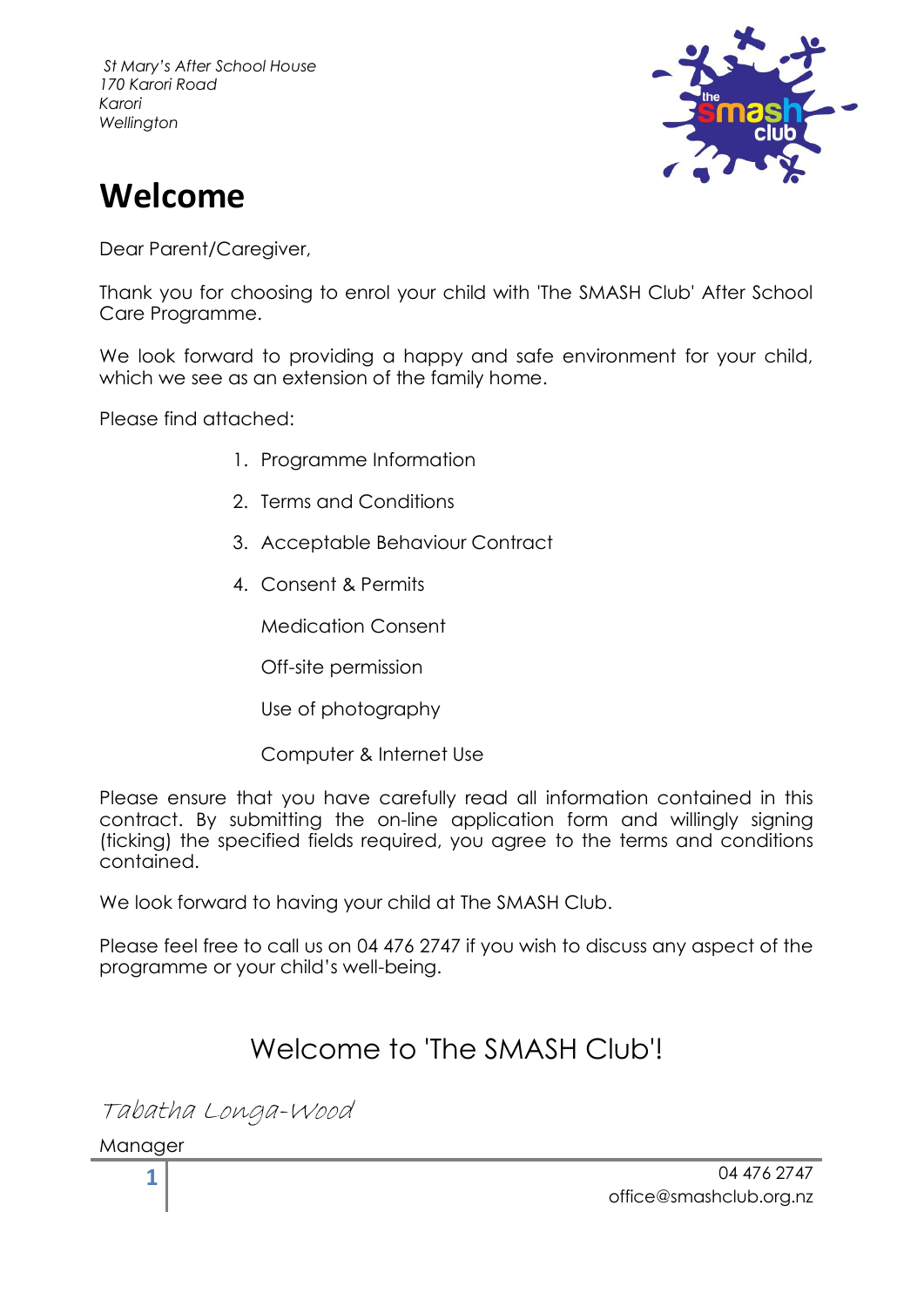

# **Programme Information**

The **S**t **M**ary's **A**fter **S**chool **H**ouse (The SMASH Club), is an out of school care programme, which was established in response to the needs of our community. The Programme provides a safe, caring and secure environment, which offers art & craft, sport, cultural and other indoor/outdoor activities. A separate supervised area is provided for those students who have homework or other study activities. A 'quiet' space is also available for children seeking 'time out'. Afternoon tea is also provided.

The SMASH Club is an OSCAR Approved Programme (Out of School Care and Recreation) and an integral part of Karori Anglican Churches.

### *Contact us*

| <b>Address</b> | 170 Karori Road, Karori, Wellington |
|----------------|-------------------------------------|
| Telephone      | 04 476 2747                         |
| Email          | office@thesmashclub.org.nz          |
| Website        | www.thesmashclub.org.nz             |

## *After School Fees*

There are two options as listed below.

| Full Week                                          | \$120.00                                         |
|----------------------------------------------------|--------------------------------------------------|
| Part Week / Per day                                | \$24                                             |
| Late Collection Fee                                | \$1.00 per minute, or part thereof, after 5:55pm |
| Holding Fee<br>depending on the length of absence. | To be accessed on a case by case basis,          |
| Half day                                           | \$45.00 per day per child                        |

### *Enrolment*

Online enrolments only. You will be asked to complete an enrolment form for **each child**. We request you to visit the Programme before your child's official start date to familiarise him/her with their new environment. You are welcome to visit the Programme at any time, please call ahead to arrange a time ahead.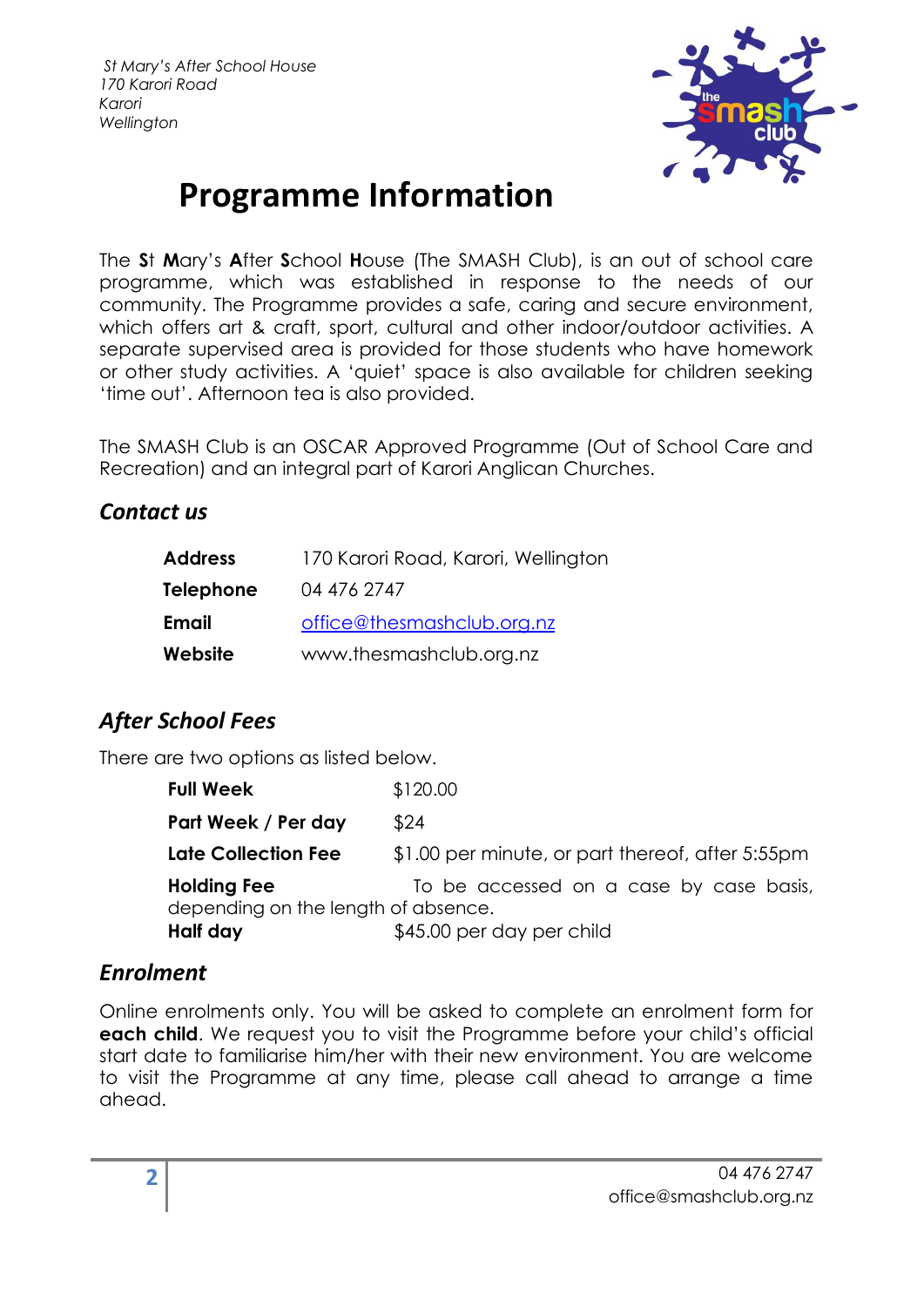

## *Attendance*

Children may attend the Programme on a **full** week or **part** week basis. A daily register is kept and requires your signature at the end of each day. Should your child not arrive at the Programme, a Supervisor will contact you to determine the child's whereabouts. If a child is unable to attend on any booked day, please leave a message on The SMASH Club phone or e-mail by 12 noon of that day. Please note that if we cannot locate your child within 30 minutes, we are required to notify the police.

**Full Week** Full week attendance is from Monday to Friday, 3:00pm through to 5:55pm. The child/children will be expected at the programme each day unless SMASH staff have been notified otherwise.

**Part Week** At enrolment, parents must book the required days of the week. Nominated days cannot be exchanged, however, additional days may be requested.

**Non-attendance on a nominated day will incur the usual fee.**

**Two weeks' notice is required when leaving the Programme, not attending or reducing the number of days of attendance.**

## *Breakfast Club*

SMASH also runs before school care held in the activity room. We open from 7:15am, provide breakfast for the children and walk them to school at 8:25am. Breakfast Club is run on a pre-booked basis and does not require a regular booking, although Parents must still sign in their child/children on the Breakfast Club register each session and complete an enrolment form with all relevant information.

We only provide healthier options cereals, milk, Milo, fruit, yogurt, honey and chopped fruit. In winter we can also offer pancakes /waffles.

### **The cost of Breakfast Club is \$15 per child per session.**

### *Illness, Medication & Sunblock*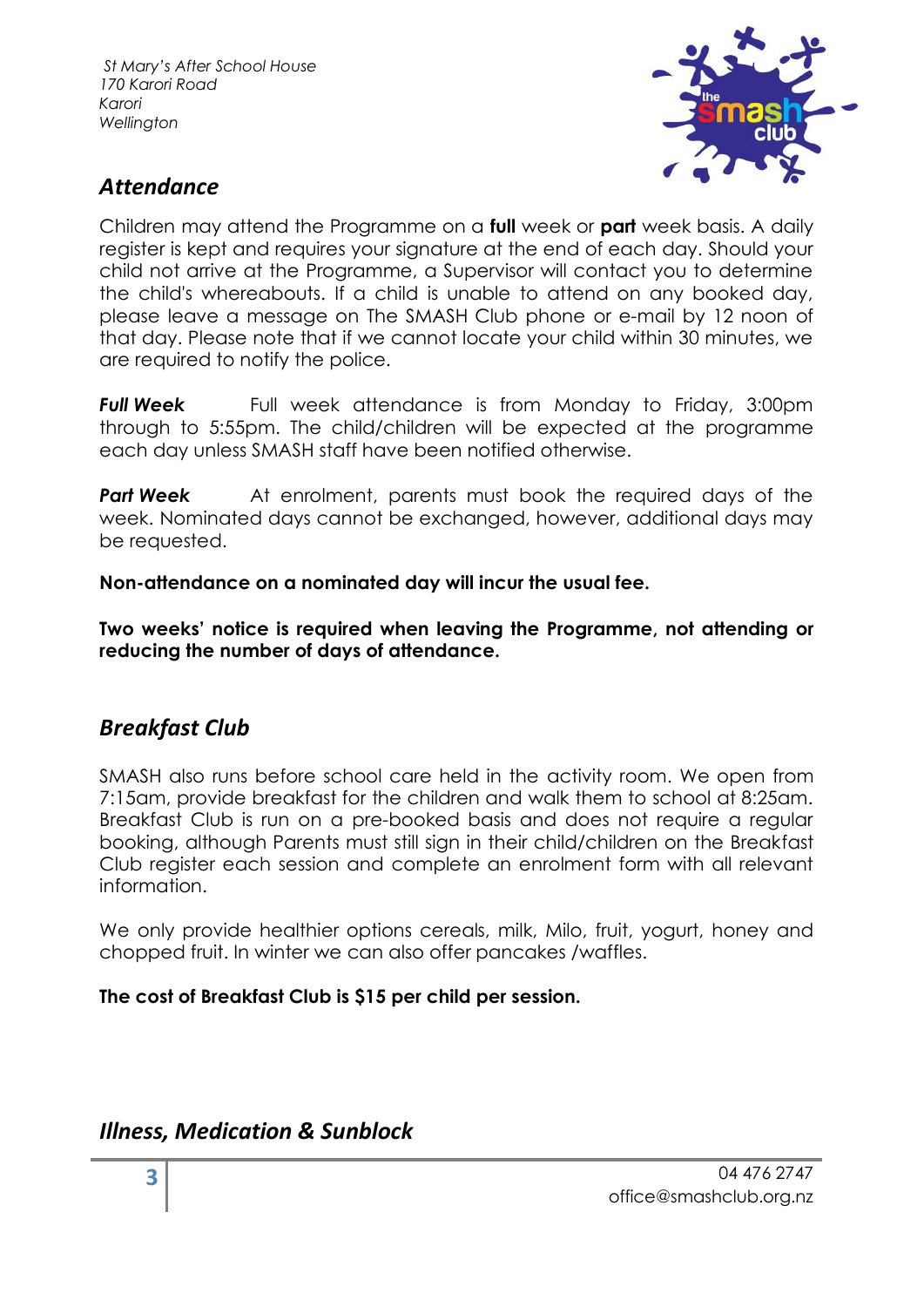

Ill children will not be permitted to attend the Programme. However, if a child becomes ill during the session they will be made comfortable in our quiet zone in the office and parents notified, if appropriate.

Medicines will not be administered unless a consent form has been signed by the parents/caregiver. All medicines must be labelled showing the child's name and dosage. We are able to store medication in our fridge if necessary.

Arnica will be administered for minor injuries unless we have been specifically requested otherwise on the Medical Consent Form at time of enrolment.

Should any urgent medical treatment be necessary -that our qualified First Aid staff can not manage - the Programme will call an ambulance at the cost of the Parents/Caregivers.

### *Parent/Caregiver Responsibilities*

- ✓ Collect children before **5.55pm.** A **Late Fee** of \$1.00 per minute or part thereof is payable after that time.
- $\checkmark$  Inform the office by 12:00 p.m. if your child/children are not attending for any reason.
- $\checkmark$  Sign your child/children out on the daily register after every session (Breakfast Club and After School Care).
- $\checkmark$  Ensure your child/children know which days they are to attend the Programme.
- ✓ Senior children permitted to walk to/from SMASH require written parental authorisation beforehand. This can be sent to our e-mail address.
- $\checkmark$  Notify the office via e-mail of any contact information changes.

### *Programme Responsibilities*

- ✓ Collect children from school at 3pm (or other designated time) each day
- ✓ Account for every child booked to attend the session and make follow up phone calls to parents if any child/children are not present.
- ✓ Provide a safe and caring environment in accordance with our Charter
- ✓ Make available for viewing, The SMASH Club's Policy and Procedures Manual

## **Terms & Conditions**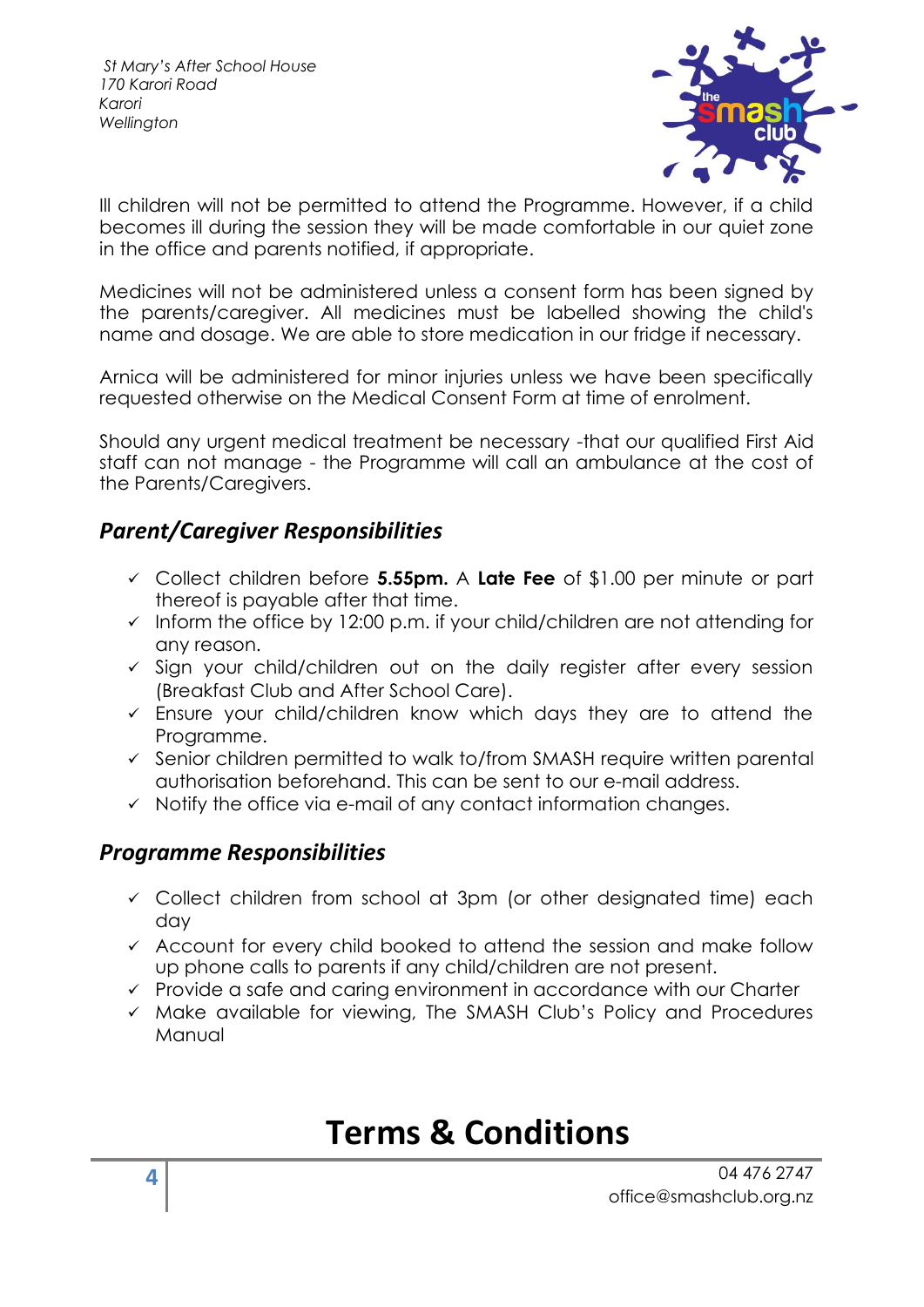

#### **1. ENROLMENT**

Only enrolled children, full or part time will be accepted into after school care. Attendance at Holiday Programme is allowed only through prior registration. Children dropped off on any day without a booking will incur a penalty fee of \$25 in addition to normal Programme charges.

#### **2. COLLECTION OF CHILD(REN)**

Children must be collected from SMASH **no later than 5:55pm** each day.

#### **2A. LATE FEE**

A late fee of **\$1 per minute**, or part thereof, from 5:55pm will be charged.

#### **3. DROPPING OFF CHILD(REN)**

Children are not to be dropped off before 8:00am at Holiday Programme, or 7:15am for Breakfast Club.

#### **4. ATTENDANCE & SIGN IN**

Children are expected to be at SMASH for every day they are booked unless SMASH has been notified otherwise. Parents/caregivers **must sign the Sign In shee**t for Breakfast Club and Holiday Programme.

#### **5. PICK UP & SIGN OUT**

Children must be collected from SMASH by 5:55pm. Upon collection, parents/caregivers **must sign the Sign Out sheet**.

#### **5A. COLLECTION OF CHILDREN BY SOMEONE OTHER THAN PARENT/CAREGIVER**

Parents/caregivers must advise SMASH if their child(ren) are being picked up from SMASH by someone other than themselves prior to pick up.

#### **5B. SENIOR CHILDREN (10 AND OLDER) WALKING TO AND FROM SMASH**

plan has been negotiated with the Manager,

interest shall accrue daily from the date when payment becomes due, until the date of payment, at a rate of two and a half percent (2.5%) per calendar month and such interest shall compound monthly at such a rate.

Parents/caregivers must fill in a **Permission to Sign In/ Sign Out** for a child to be able to walk to and from SMASH. T&Cs on the form.

#### **6. ILL CHILDREN**

Ill children will not be permitted to attend SMASH

#### **7. ABSENCES**

SMASH office should be notified of absences via e-mail or phone (04 476 2747) before 12:00pm on any day a child will not be attending. Absences will incur the usual fee, even in case of sickness.

SMASH requires 2 weeks' notice to avoid any absence charges.

In exceptional operation days (such as half days, teachers only days etc.) parents will be notified and once the child's presence is confirmed, in case of last minute change of mind, absence fees will apply as usual. Cancelation fees apply as usual.

#### **7A. ABSENCES FOR EXTENDED PERIODS**

If there are to be periods of absence from After School Care for greater than a week (including school camps and holidays taken during term time), these need to be discussed with the Manager at least two weeks in advance. A \$5 holding fee applies after the 2 weeks' notice period has occurred.

#### **8. FEES**

Fees are payable within 7 days of invoices being issued. The SMASH Club reserves the right to engage the services of collection agencies if account holders should default on their account. Please include a reference when making payment – use child's last name.

#### **8A. DEFAULT ON ACCOUNT**

The SMASH Club reserves the right to charge interest on overdue invoices. Unless a payment

- That they advise SMASH of any situation or environment which may be troubling or upsetting for the child(ren)

#### **14. MEDICAL**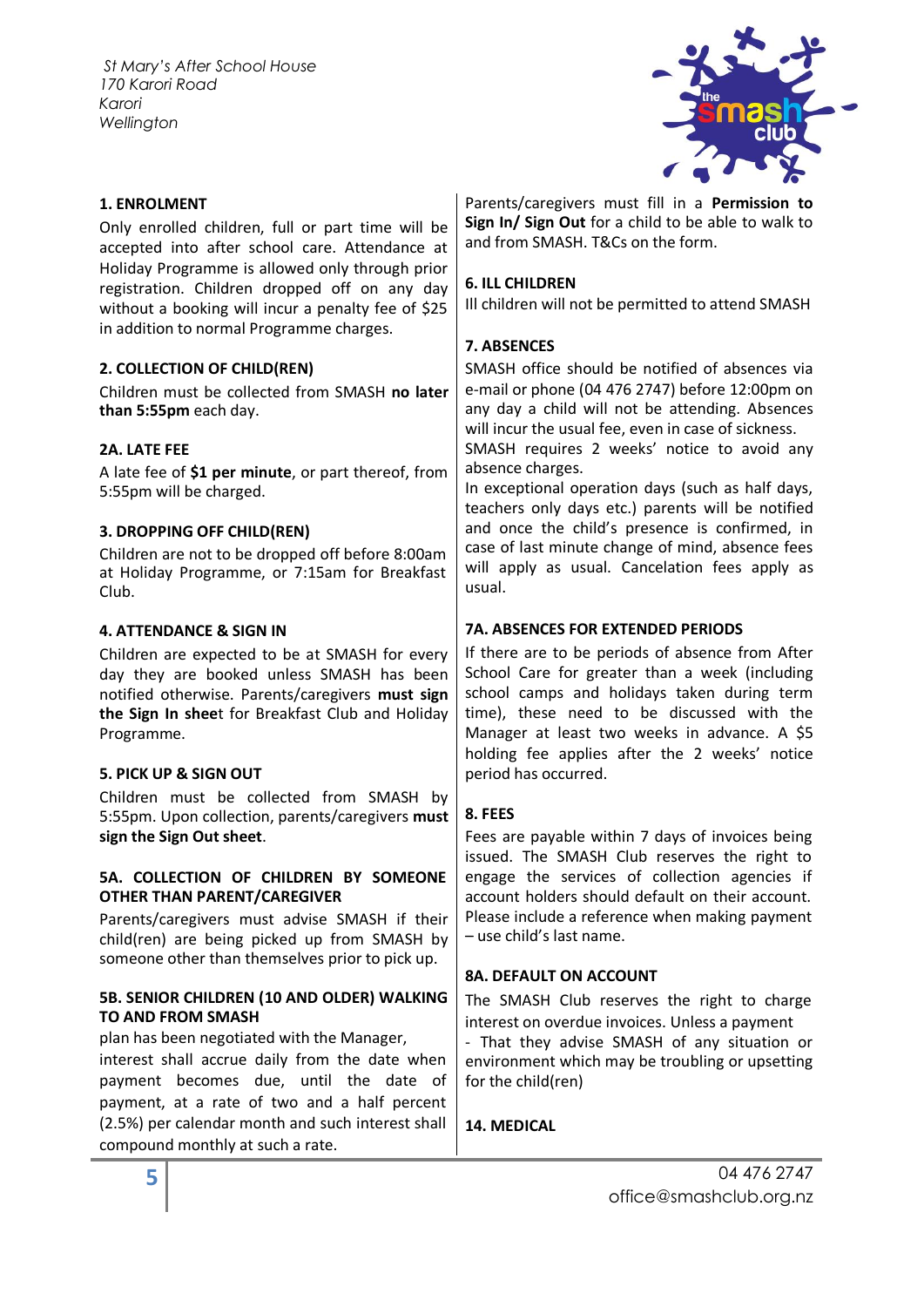

#### **8B. DEBTOR TO MEET COLLECTION COSTS**

On default of any invoices, the debtor shall indemnify The SMASH Club from and against all costs and disbursements incurred by The SMASH Club in pursuing the debt, including legal costs and collection agency costs.

#### **9. REQUIRED NOTICE**

Two weeks' notice is required for **leaving** the programme and also when **reducing** the number of days required. The full fee will apply during these 2 weeks' notice period.

#### **10. BEHAVIOUR**

The SMASH Club reserves the right to exclude from the Programme children whose behaviour prejudices the safety or health of others. Please refer to our Acceptable Behaviour Guidelines bellow.

#### **11. CONTACT DETAILS**

The SMASH Club shall be advised of any change in contact details for the parents/caregivers of the children.

#### **12. CUSTODY ISSUES**

The SMASH Club shall be notified of any custody issues relating to the child(ren) with necessary documentation.

#### **13. GENERAL**

Parents/caregivers should ensure:

- That their child(ren) know when they are to be attending SMASH and inform their school that they are attending The SMASH Club.

That children go to the pickup point after school without delay

If necessary, the Manager may arrange for **urgent medical attention** for the child(ren), the cost of which is to be met by the Parents/Caregivers.

#### **15. PRIVACY ACT 2020**

Information of children held by The SMASH Club will not be made available to third parties and will only be accessible to authorized staff members. At any time, parents/caregivers may request to see their child(ren)'s information.

#### **16. DISCLAIMER**

**a)** The SMASH Club endeavours at all time to provide a safe and secure environment. Neither The SMASH Club nor the staff employed by The SMASH Club accept personal liability for any act of omission arising from any activity of any session

**b)** The Smash Club reserves the right to change any of the programme activities.

**c)** If your child(ren) damages any property belonging to The SMASH Club, you may be charged for the cost of repairing or replacing that property or for any related insurance excess.

#### **17. BINDING AGREEMENT**

**a)** This is a binding agreement between The SMASH Club and the parents or guardians of the child(ren) enrolled.

**b)** By enrolling your child, you have read and understood the programme and the information provided and hereby agrees to the Terms and Conditions detailed above.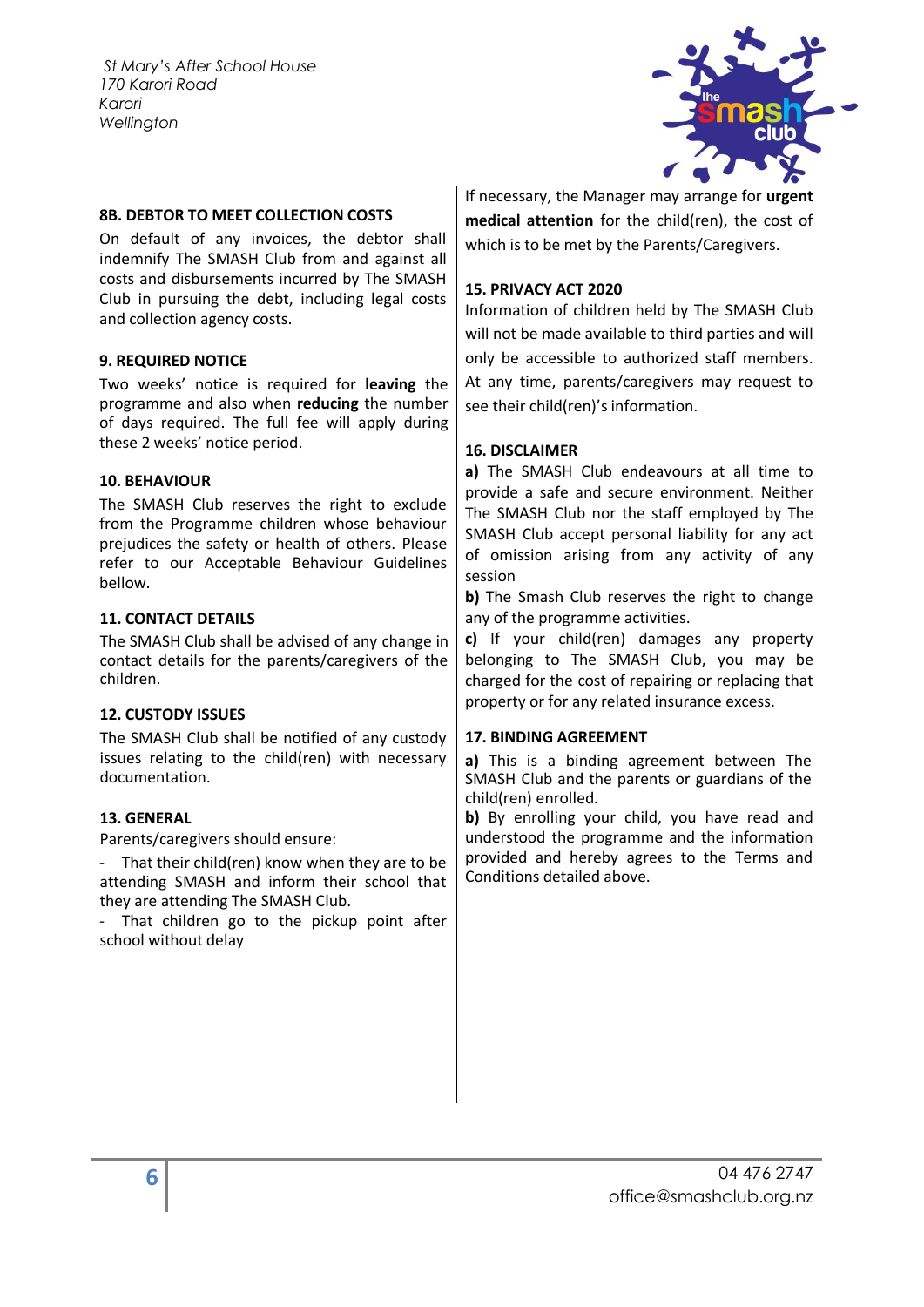

# **Acceptable Behaviour Guideline Keeping on track at SMASH**

### **Step One**

My behaviour is beginning to stop me, and possibly others, from enjoying and participating in the SMASH programme.

#### **Step Two**

I keep doing things that stop me from participating in an acceptable manner in the SMASH programme.

**I need to change my behaviour and apologise to anyone I have affected.**  *My parents will be contacted about my behaviour.*

#### **Step Three**

Even after being offered support my behaviour still affects the running of the SMASH programme.

My parents, SMASH staff and I will work out an action plan to support me with my behaviour. **It is my responsibility to keep to this plan.**

### **Step Four**

I am not doing what I agreed to do.

**My parents have been told that I will be stood down or suspended from SMASH if my behaviour does not change immediately.**

### **Step Five**

My behaviour has not changed.

**I am not able to come to SMASH** on my next appointment.

My parents will need to organise time off work or arrange another childcare arrangement for me.

At all times from step two my parents will know which step I am currently on and regular feedback will be provided to them by SMASH staff.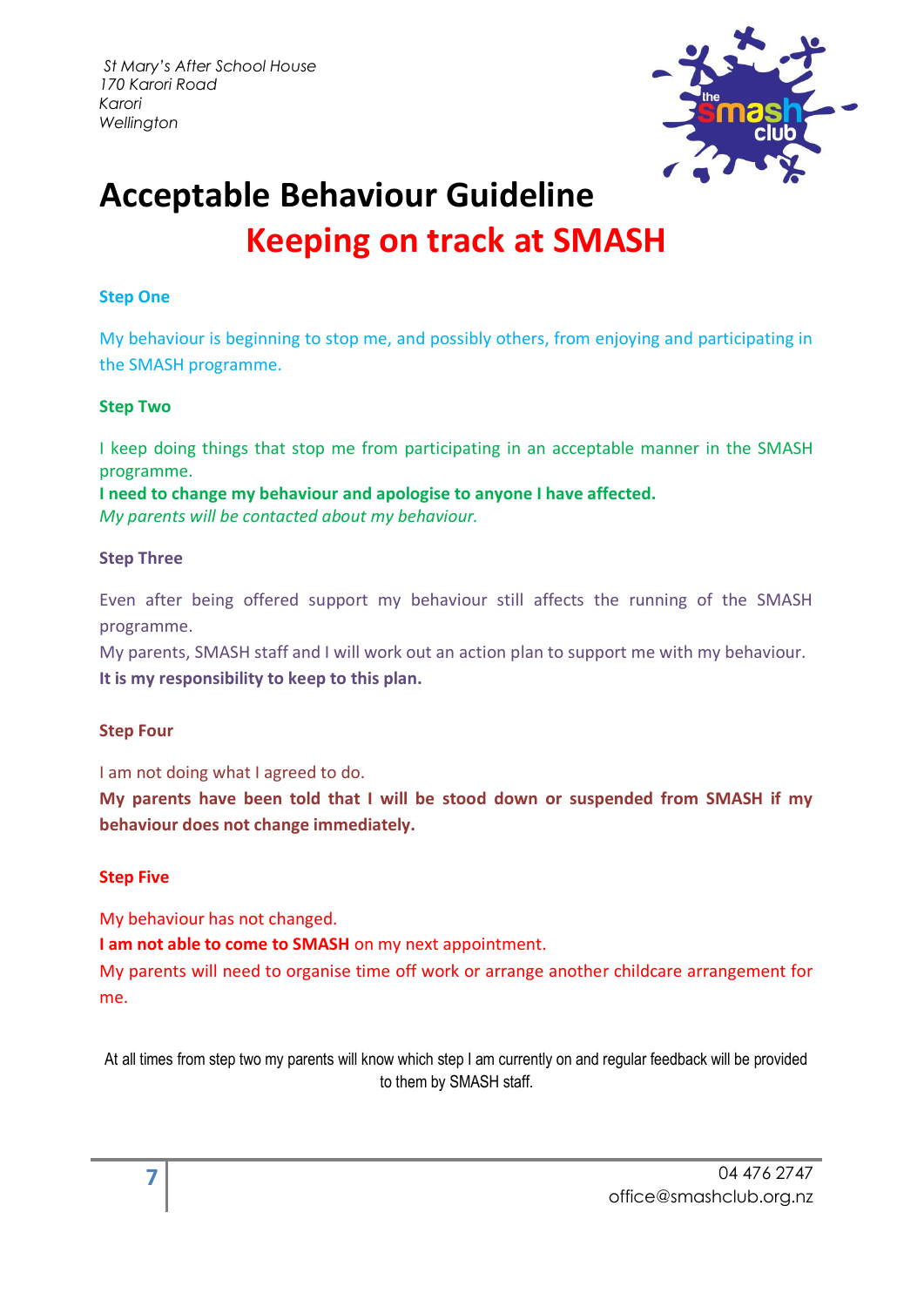

## ACCEPTABLE BEHAVIOURS

I respect myself, other children and all SMASH staff

I keep myself and others safe

I keep my hands to myself

I listen to the Supervisor's instructions

I only have healthy arguments

I use appropriate language and have appropriate conversations

I STOP when someone asks me to STOP

I respect all furniture and equipment

I sit on the chairs, couches and bin bags

I walk inside

I pick up and clean up after myself

I help keeping SMASH a fun, safe place to be!

## EXTREME BEHAVIOURS

**Putting myself or others at risk by:** running to the road, leaving SMASH unaccompanied, pushing someone into the road.

**Causing someone bodily harm by:** hitting, punching, pushing, struggling, biting, kicking, slapping etc.

**Causing someone psychological or emotional harm by:** calling names, verbal abuse, racist comments etc.

**Vandalizing by:** destroying property or furniture.

In case of extreme behaviour, it is up to SMASH's staff discretion to take action from whatever STEP we may find appropriate, depending on the circumstances and/or severity of behaviour.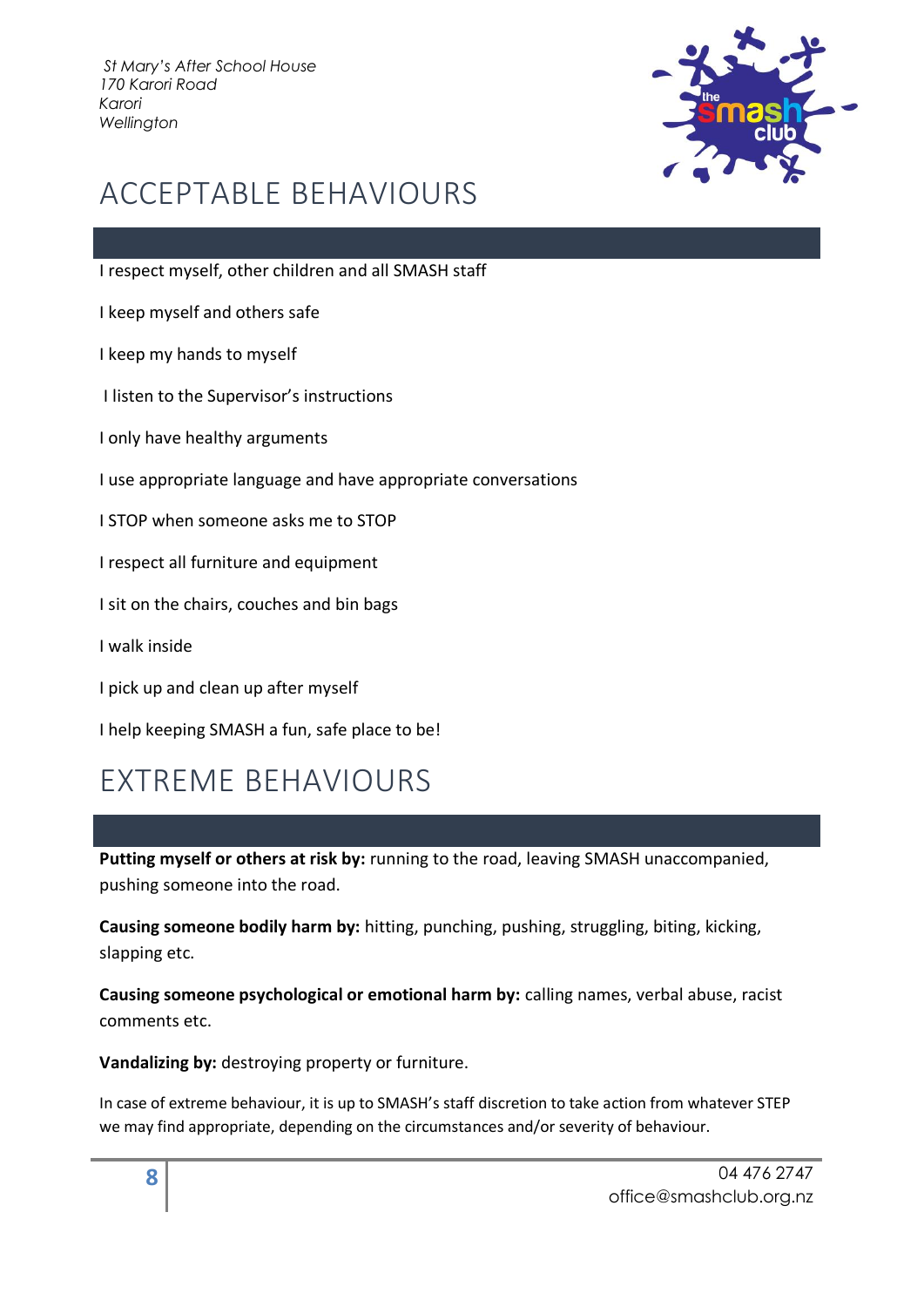

Please note: suspension will incur normal SMASH fees as it disrupts our operations.

At all times staff will be fair and consistent with all children.

### *When enrolling your child at SMASH you agree to support them in accepting, understanding and achieving this level of behaviour.*

# *Consents & Permits Information*

Please **only consider valid** the consent and permits that you have agreed upon when completing the online form.

# *Administering Medication Consent*

- ✓ I give my permission for Pamol (Panadol) to be administered by SMASH staff if required.
- ✓ I give my authorisation for Arnica to be administered by SMASH staff if required.
- ✓ I give my authorisation for sunscreen to be administered by SMASH staff if required.

# *Off-site Permission Slip*

I give permission for my child(ren) to be taken from The SMASH Club to SMASH's outdoor play area (Marsden School adventure playground, tennis courts or playing fields) or other areas within the St Mary's church grounds. This will be under strict supervision. On special occasions, there may be visits to Karori venues e.g. Ben Burn Park and Karori Library.

# **Permission to Use Photographs**

At The SMASH Club we like to take photographs of the children from time to time, to provide a record of their development and ours. Occasionally we would like to use these photographs in publications put out by The SMASH Club and St Mary's Church, such as Newsletters and Brochures, and also on